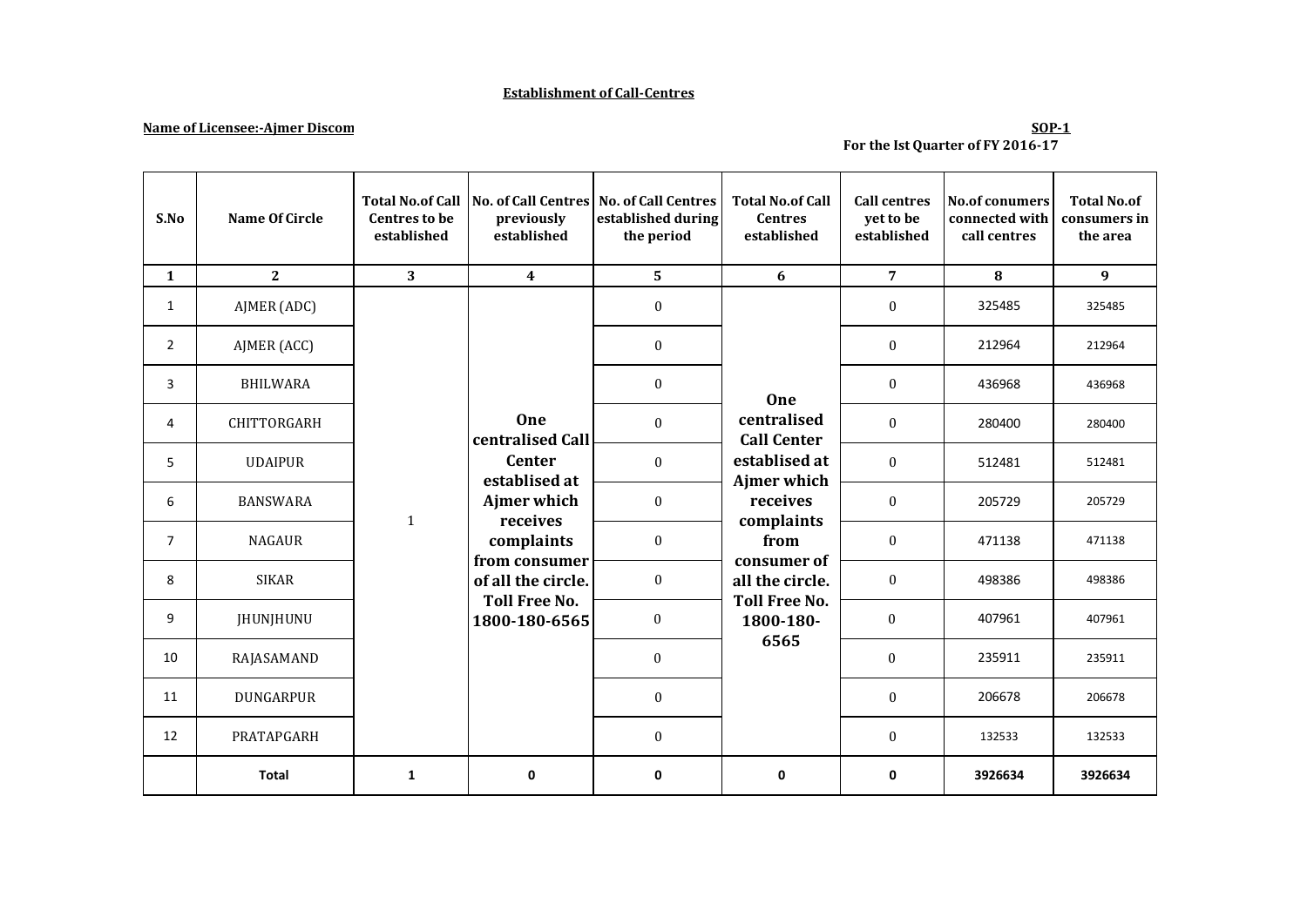#### **Redressal of Consumer Complaints**

#### **Name of Licensee:-Ajmer Discom**

#### **SOP-2 For the Ist Quarter of FY 2016-17**

|                | <b>A. Consumer Satisfaction</b> |                                                                                |                               |                              |                     |                             |                     |                          |                               |                       |                               |                     |
|----------------|---------------------------------|--------------------------------------------------------------------------------|-------------------------------|------------------------------|---------------------|-----------------------------|---------------------|--------------------------|-------------------------------|-----------------------|-------------------------------|---------------------|
| S. No          | Ref no. of Sch.                 | <b>SOP Parameters</b>                                                          | Complaints<br>brought forward | Received<br>during<br>period | Total<br>complaints | <b>Redressed in</b><br>time | Redressal in<br>(%) | Redressed<br>bevond time | Total<br>complaints redressed | complaints<br>pending | <b>Total Redressal</b><br>(%) | <b>Target fixed</b> |
| 1              | $\overline{2}$                  | 3                                                                              | $\overline{4}$                | -5                           | 6                   | $\overline{7}$              | 8                   | 9                        | 10                            | 11                    | 12                            | 13                  |
| 1              | 1.1                             | NO current complaint                                                           | 186                           | 38252                        | 38438               | 34855                       | 90.68               | 1976                     | 36830                         | 1607                  | 95.82                         | 95%                 |
| 2              | 1.2                             | Overhead Line/Cable breakdowns                                                 | 17                            | 1983                         | 2000                | 1793                        | 89.63               | 114                      | 1907                          | 93                    | 95.35                         | 90%                 |
| $\overline{3}$ | 1.3                             | Under ground cable break down                                                  | $\mathbf{1}$                  | 269                          | 271                 | 255                         | 94.15               | 2                        | 256                           | 14                    | 94.72                         | 90%                 |
| $\overline{a}$ | 1.4                             | <b>Transformer Failure</b>                                                     | 28                            | 7002                         | 7030                | 6685                        | 95.09               | 39                       | 6724                          | 306                   | 95.64                         | 90%                 |
| 5              | 1.5                             | Scheduled outage                                                               | 6                             | 303                          | 309                 | 290                         | 93.93               |                          | 291                           | 18                    | 94.26                         | 90%                 |
| 6              | 2.1                             | Voltage variation                                                              | 10                            | 518                          | 528                 | 479                         | 90.70               | 17                       | 496                           | 32                    | 93.89                         | 90%                 |
| $\overline{7}$ | 3.1                             | Testing of meter                                                               | 27                            | 1843                         | 1870                | 1709                        | 91.41               | 59                       | 1768                          | 102                   | 94.55                         | 90%                 |
| 8              | 3.2                             | Replacement of stopped/defective Meter                                         | 2006                          | 34926                        | 36932               | 32809                       | 88.84               | 953                      | 33762                         | 3170                  | 91.42                         | 90%                 |
| 9              | 3.2                             | NO current complaint due to Meter                                              | 9                             | 3199                         | 3209                | 3012                        | 93.86               | 61                       | 3072                          | 136                   | 95.75                         | 90%                 |
| 10             | 4.1                             | Demand note                                                                    | 163                           | 1971                         | 2134                | 1825                        | 85.52               | 98                       | 1923                          | 211                   | 90.11                         | 90%                 |
| 11             | 4.2                             | shifting of meter                                                              | $\overline{4}$                | 219                          | 223                 | 202                         | 90.68               | 8                        | 210                           | 13                    | 94.11                         | 90%                 |
| 12             | 4.3                             | shifting of service line                                                       | 5                             | 269                          | 274                 | 240                         | 87.54               | 18                       | 258                           | 16                    | 94.23                         | 90%                 |
| 13             | 5.1                             | Release of new connection/additional power                                     | 66                            | 3314                         | 3380                | 2868                        | 84.85               | 317                      | 3185                          | 195                   | 94.22                         | 90%                 |
| 14             | 6.1                             | Transfer of ownership or change in category                                    | 35                            | 265                          | 300                 | 250                         | 83.33               | 20                       | 270                           | 30                    | 90.13                         | 90%                 |
| 15             | 7.1                             | <b>Billing complaint resolution</b>                                            | 56                            | 11688                        | 11743               | 10931                       | 93.09               | 300                      | 11231                         | 512                   | 95.64                         | 95%                 |
| 16             | 8.1                             | Disconnection of supply                                                        | 148                           | 2856                         | 3004                | 2719                        | 90.50               | 41                       | 2759                          | 245                   | 91.86                         | 90%                 |
| 17             | 8.2                             | Issue of no dues certificate                                                   | 3                             | 126                          | 129                 | 118                         | 91.55               | $\Omega$                 | 118                           | 11                    | 91.55                         | 95%                 |
| 18             | 9.1                             | Restoration of DC consumers                                                    | 21                            | 7043                         | 7064                | 6744                        | 95.47               | 16                       | 6760                          | 303                   | 95.71                         | 90%                 |
| 19             | 10.1                            | System reliability to avoid heavy fluctuations or<br>short circuiting of lines | 3                             | 246                          | 249                 | 230                         | 92.48               | 3                        | 233                           | 16                    | 93.51                         | 90%                 |
|                | Total                           |                                                                                | 2796                          | 116289                       | 119085              | 108013                      | 90.70               | 4041                     | 112055                        | 7031                  | 94.10                         |                     |

#### **B. System Reliability**

| S.No | Ref no. of Sch.- | <b>SOP Parameters</b>                                                                                                        | <b>Actual achievement</b><br>(9) | <b>Target fixed</b> |  |
|------|------------------|------------------------------------------------------------------------------------------------------------------------------|----------------------------------|---------------------|--|
|      | 3.2              | Correct meters to the total number of meters installed                                                                       | 89.21                            | 90%                 |  |
|      | 3.3              | Transformers in working condition to the total number<br>of transformer connected in service<br>1. Distribution Transformers | 99.98                            | 90%                 |  |
|      |                  | 2. Power Transformers                                                                                                        | 100.00                           |                     |  |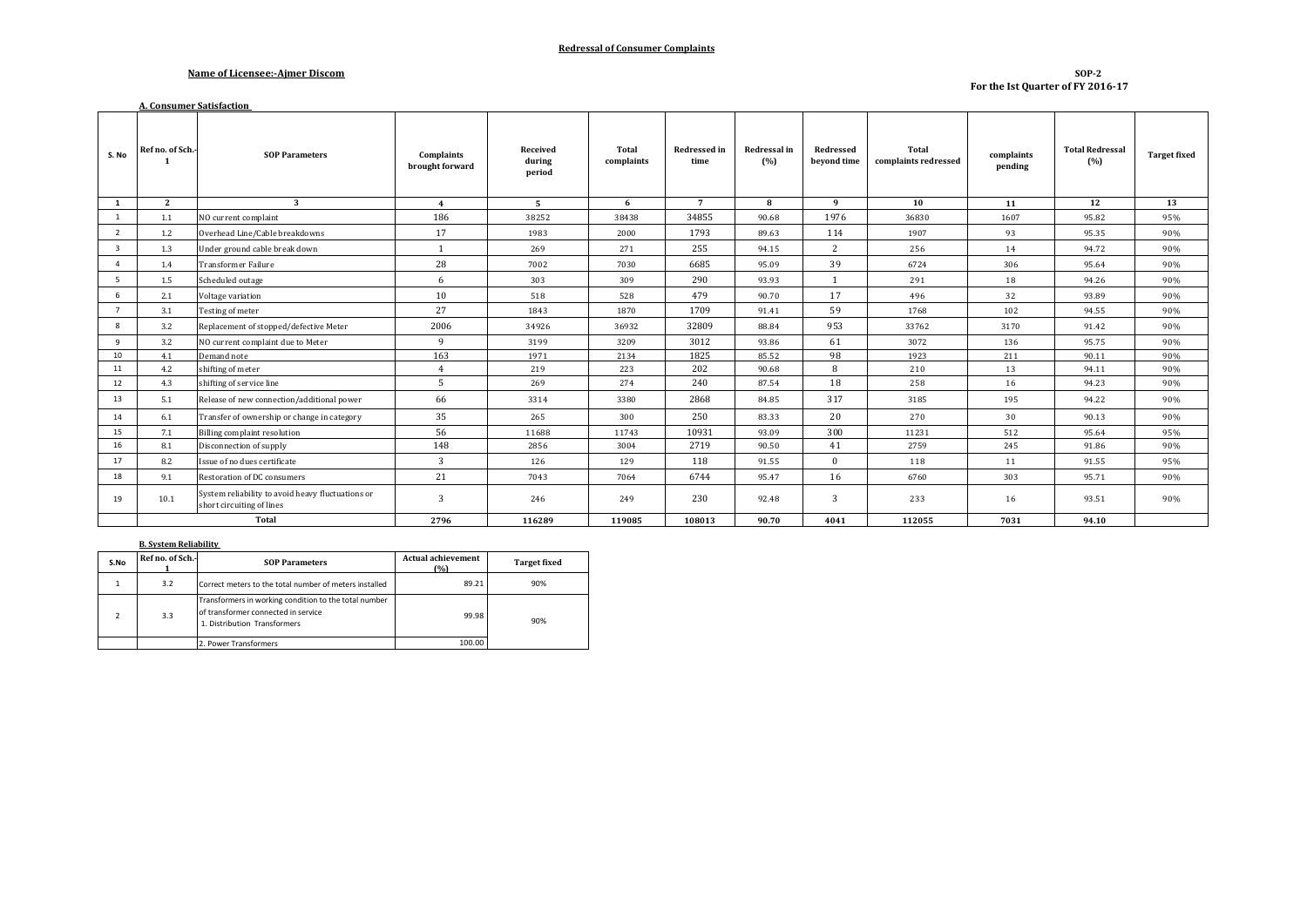### **Details of Compensation paid**

# **Name of Licensee:-Ajmer Discom**

# **For the Ist Quarter of FY 2016-17**

| S.No.          | <b>Name of Circle</b> | No.of<br>consumers in<br>the area | <b>No. of Complaints</b><br>received during the<br>period | <b>Commpensation Complaints lodged</b> |                    | <b>Compensation Paid</b> |                  |
|----------------|-----------------------|-----------------------------------|-----------------------------------------------------------|----------------------------------------|--------------------|--------------------------|------------------|
|                |                       |                                   |                                                           | <b>No. of Consumers</b>                | <b>Amount (Rs)</b> | <b>No. of Consumers</b>  | Amout (Rs)       |
| $\mathbf{1}$   | $\mathbf{2}$          | 3                                 | $\overline{\mathbf{4}}$                                   | 5                                      | 6                  | $\overline{7}$           | ${\bf 8}$        |
| $\mathbf{1}$   | AJMER (ADC)           | 325485                            | 11933                                                     | $\boldsymbol{0}$                       | $\boldsymbol{0}$   | $\boldsymbol{0}$         | $\boldsymbol{0}$ |
| $\overline{c}$ | AJMER (ACC)           | 212964                            | 7256                                                      | $\mathbf{0}$                           | $\boldsymbol{0}$   | $\boldsymbol{0}$         | $\boldsymbol{0}$ |
| 3              | <b>BHILWARA</b>       | 436968                            | 7294                                                      | $\boldsymbol{0}$                       | $\boldsymbol{0}$   | $\boldsymbol{0}$         | $\boldsymbol{0}$ |
| 4              | CHITTORGARH           | 280400                            | 120                                                       | $\mathbf{0}$                           | $\boldsymbol{0}$   | $\boldsymbol{0}$         | $\boldsymbol{0}$ |
| 5              | <b>UDAIPUR</b>        | 512481                            | 10461                                                     | $\mathbf{0}$                           | $\boldsymbol{0}$   | $\mathbf{0}$             | $\boldsymbol{0}$ |
| 6              | <b>BANSWARA</b>       | 205729                            | 1118                                                      | $\boldsymbol{0}$                       | $\boldsymbol{0}$   | $\boldsymbol{0}$         | $\mathbf{0}$     |
| $\overline{7}$ | <b>NAGAUR</b>         | 471138                            | 38775                                                     | $\boldsymbol{0}$                       | $\boldsymbol{0}$   | $\boldsymbol{0}$         | $\boldsymbol{0}$ |
| 8              | <b>SIKAR</b>          | 498386                            | 8362                                                      | $\boldsymbol{0}$                       | $\boldsymbol{0}$   | $\boldsymbol{0}$         | $\boldsymbol{0}$ |
| 9              | <b>JHUNJHUNU</b>      | 407961                            | 11707                                                     | $\boldsymbol{0}$                       | $\boldsymbol{0}$   | $\boldsymbol{0}$         | $\mathbf{0}$     |
| 10             | RAJASAMAND            | 235911                            | 7963                                                      | $\mathbf{0}$                           | $\boldsymbol{0}$   | $\boldsymbol{0}$         | $\boldsymbol{0}$ |
| 11             | DUNGARPUR             | 206678                            | 4093                                                      | $\boldsymbol{0}$                       | $\boldsymbol{0}$   | $\boldsymbol{0}$         | $\boldsymbol{0}$ |
| 12             | PRATAPGARH            | 132533                            | 7207                                                      | $\boldsymbol{0}$                       | $\boldsymbol{0}$   | $\boldsymbol{0}$         | $\boldsymbol{0}$ |
|                | Total                 | 3926634                           | 116289                                                    | $\mathbf{0}$                           | $\boldsymbol{0}$   | $\boldsymbol{0}$         | $\boldsymbol{0}$ |

# **SOP-3**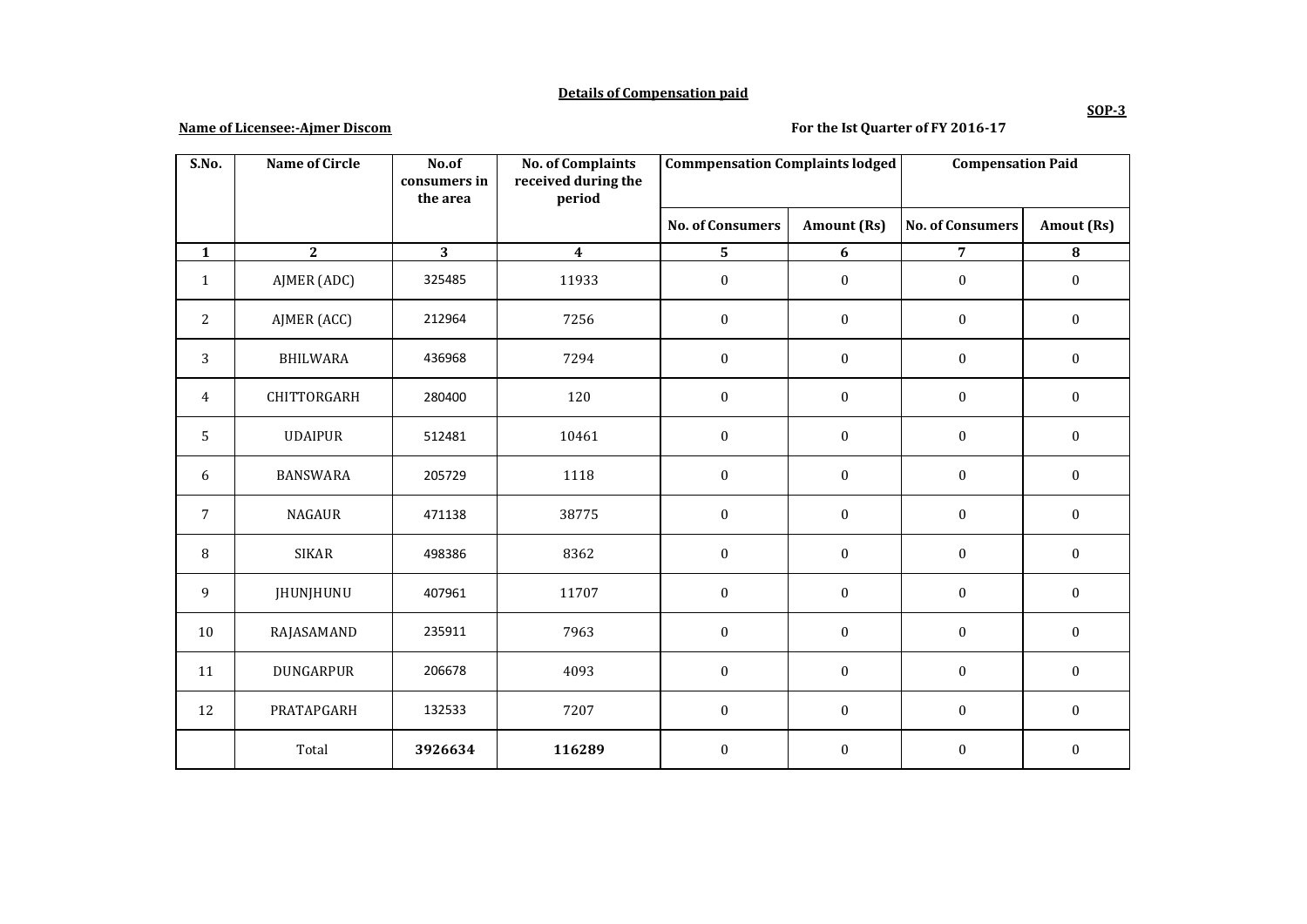# **Reliability Indices System Average interruption Frequency Index (SAIFI)**

# **Name of Licensee:-Ajmer Discom**

**For the Ist Quarter of FY 2016-17**

| S.No.          | Name of Circle     | Total number of<br>(1)<br>consumers served | <b>Total number of sustained</b><br>interruptions to consumers (2) | SAIFI = $(2) / (1)$ ( Number of<br>interruptions/consumer) | Target specified by the<br><b>Commission</b> |
|----------------|--------------------|--------------------------------------------|--------------------------------------------------------------------|------------------------------------------------------------|----------------------------------------------|
| 1              | $\overline{2}$     | 3                                          | 4                                                                  | 5.                                                         | 6                                            |
|                | AJMER (ADC)        | 325485                                     | 1051186                                                            | 3.23                                                       |                                              |
| $\overline{2}$ | AJMER (ACC)        | 212964                                     | 2299865                                                            | 10.80                                                      |                                              |
| 3              | <b>BHILWARA</b>    | 436968                                     | 1278186                                                            | 2.93                                                       |                                              |
| 4              | <b>CHITTORGARH</b> | 280400                                     | 972487                                                             | 3.47                                                       |                                              |
| 5.             | <b>UDAIPUR</b>     | 512481                                     | 1270634                                                            | 2.48                                                       |                                              |
| 6              | <b>BANSWARA</b>    | 205729                                     | 792641                                                             | 3.85                                                       |                                              |
| 7              | <b>NAGAUR</b>      | 471138                                     | 1428490                                                            | 3.03                                                       |                                              |
| 8              | SIKAR              | 498386                                     | 2775711                                                            | 5.57                                                       |                                              |
| 9              | JHUNJHUNU          | 407961                                     | 1325403                                                            | 3.25                                                       |                                              |
| 10             | RAJASAMAND         | 235911                                     | 487221                                                             | 2.07                                                       |                                              |
| 11             | DUNGARPUR          | 206678                                     | 752369                                                             | 3.64                                                       |                                              |
| 12             | PRATAPGARH         | 132533                                     | 1174173                                                            | 8.86                                                       |                                              |
|                | <b>Total</b>       | 3926634                                    | 15608365                                                           | 3.97                                                       |                                              |

# Note:

An interruption in supply to a consumer shall be considered as one interruption to one consumer. In case of failure of a line or transformer, number of interruptions shall be equal to the number of consumers affected.

**SOP-4**